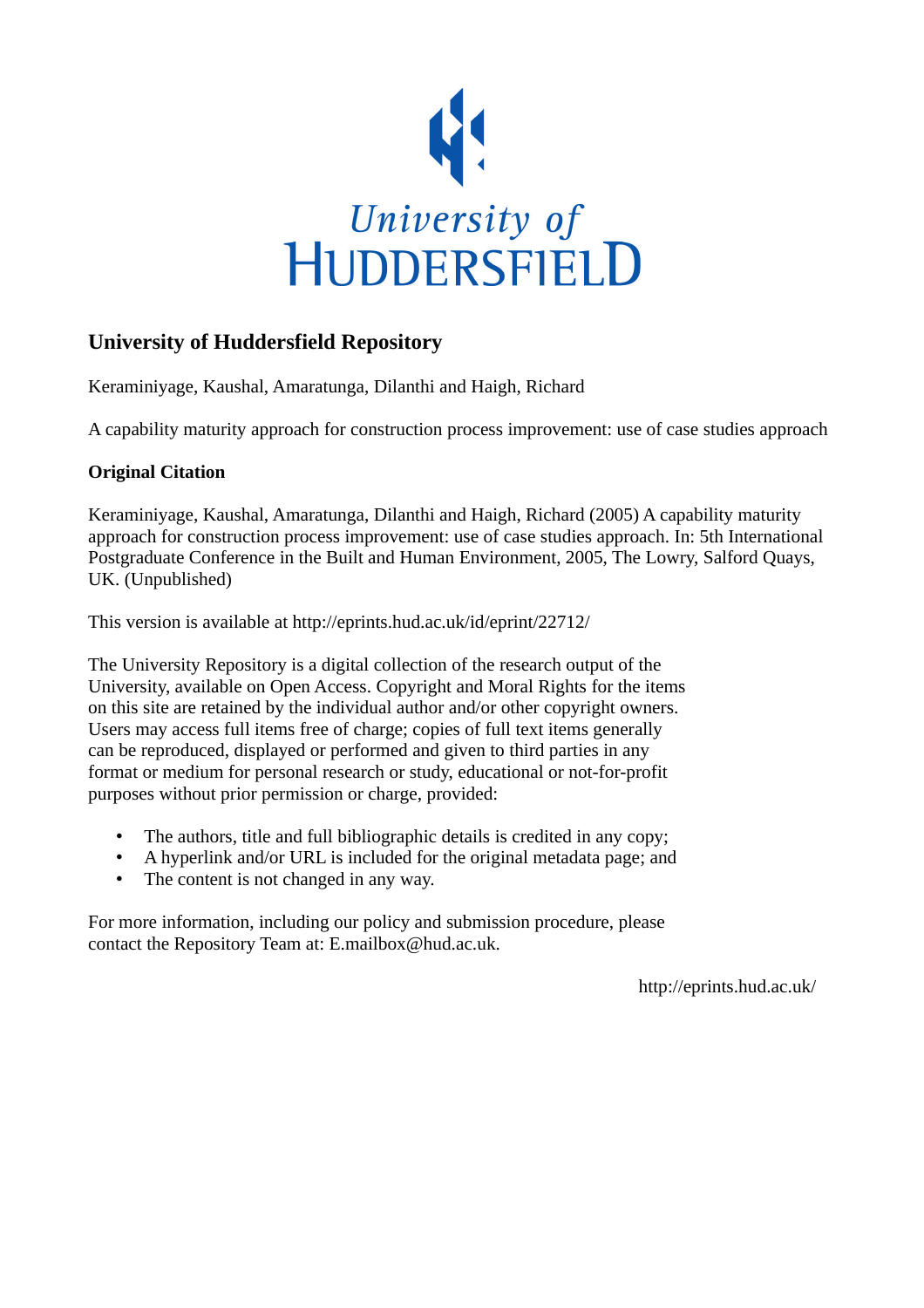# **A CAPABILITY MATURITY APPROACH FOR CONSTRUCTION PROCESS IMPROVEMENT: USE OF CASE STUDIES APPROACH**

## **K.P.Keraminiyage, Dr. R.D.G. Amaratunga, Dr. R.P.Haigh**

The Research Institute for the Built and Human Environment, University of Salford, Salford, M7 1NU Email: K.P.Keraminiyage@Salford.ac.uk

**ABSTRACT:** During the recent past, the effectiveness of process improvement strategies and the role of information technology have been discussed as a mechanism of achieving the performance improvements within the UK construction industry. However there are visible gaps within the current research status in process maturity and IT maturity studies in construction. This paper is based on an ongoing PhD research which is aiming at exploring the full potential of process capability and maturity approach and the role of IT as an enabler, as a method of improving the UK construction industry. In particular, this paper will concentrate on the methodological issues of the above study in justifying the applicability of the case study approach.

**Keywords -** Capability Maturity Model, Construction Industry, Process Improvement, SPICE

# **1. INTRODUCTION**

The aim of this paper is to logically argue and justify the use of case study approach within PhD research study titled "Capability Maturity approach for the process improvement within the UK construction industry". Initially the background of the study concern is presented briefly to provide an insight, followed by the research problem of the study. This is followed by a literature review to identify and to establish the research gaps within the identified problem domain. Guided by this, the aims and objectives of the research is established and presented followed by a conceptual model for the research in question. The proposed methodology is presented with appropriate justification according to the nested model (Kagioglou et al, 1998). Firstly the philosophical stand of the research is established by considering the ontological, epistemological and axiological stands of the study. The selection of case studies and the appropriate research approaches are then presented and justified based on the assumptions established under the philosophical stand. This has used as the base to establish the appropriate research techniques for data collection and data analysis.

# **2. BACKGROUND**

It is generally admitted that there is a need for change within the UK construction industry as it is unpredictable and under-achieving (Koskela et al, 2003; Santos and Powell, 2001; Egan, 1998; Love and Li, 1998; Latham, 1994). This has been an effective motivator for improvement initiatives within the construction industry (Samuelsson, 2003). Having identified this need for change, Egan (1998) highlighted that "focusing on the customer" and "integrating the process and the team around the product" as two of the key drivers to achieve the desired change within the UK construction industry. This emphasises the need of deviating from functionally oriented project structures towards a customer focused, process oriented project delivery mechanisms. It appears that the above recommendations from Egan are based on the view that the process improvement is the way forward to improve the performance of the UK construction industry (Sarshar et al, 2000).

Further it has been identified by Davenport (1993) that the information technology (IT) is a major enabler for process improvement. Being a labour intensive industry, the UK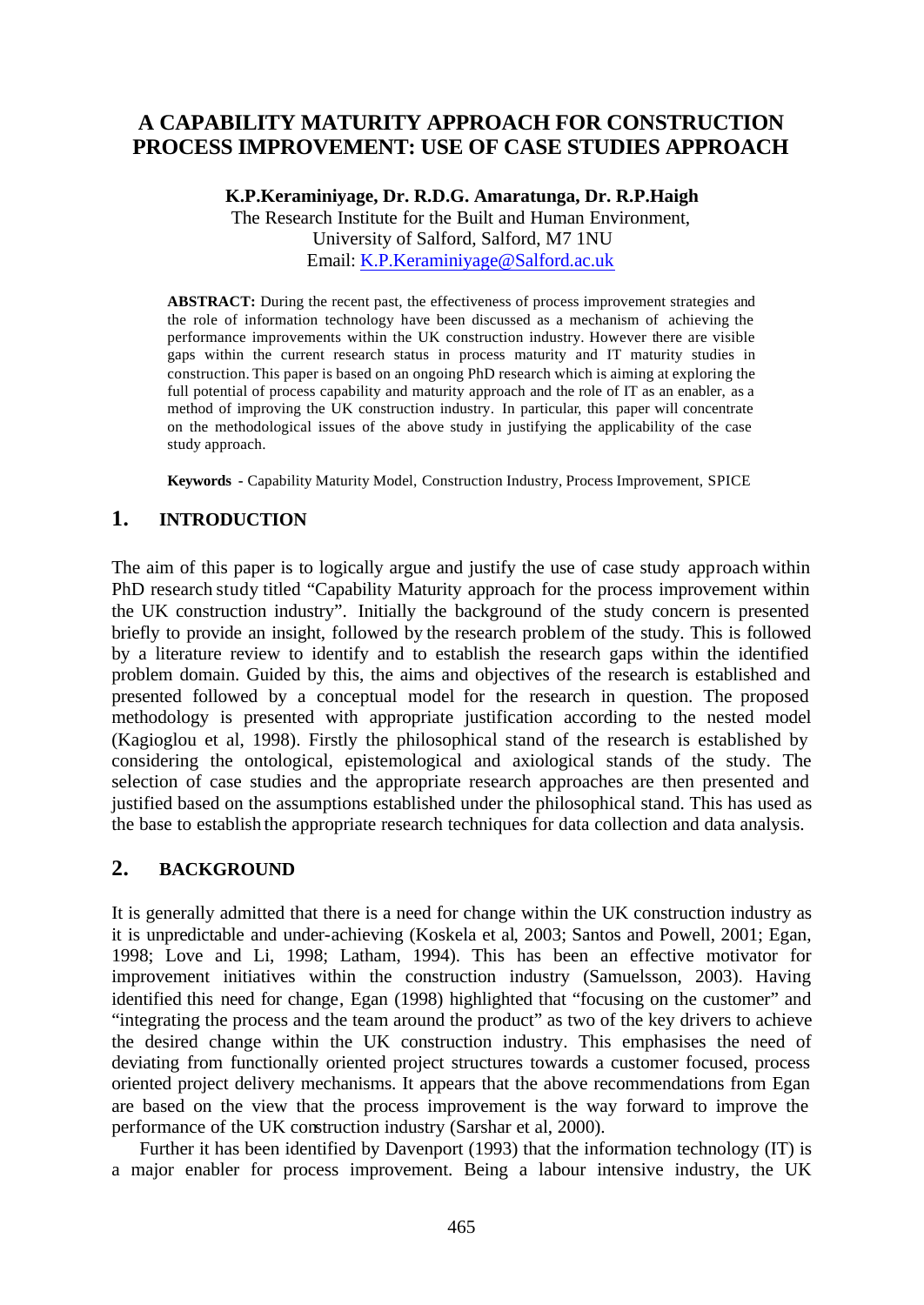construction industry has demonstrated a slow IT adoptability (O'Conner and Yang, 2004). Due to this nature it suggests that the construction industry lags the other industries in impact of IT to the business (Clark et al, 1999).

## **3. RESEARCH PROBLEM**

Even though the performance improvements have been achieved through process improvement initiatives within the manufacturing and services sectors, the direct applicability of this strategy within construction is debated (see: Santos and Powell, 2001; Love and Li, 1998; Egan, 1998). It is argued that the principles of process improvement of the industries like manufacturing and services are not readily applicable within the construction context, due to the "unique" nature of the product. Further, the complex supply chain arrangements and project based product delivery systems have also been identified as inhibits for process improvement initiatives. As Lillrank (1995) have pointed out, the core idea of an innovation in one industry should be abstracted and then recreated in a form, which it fits in local conditions. The problem then becomes how to recreate process improvement initiatives and innovations of other industries within the UK construction environment.

This is similarly applicable when assessing the level of IT usage and its success synergistically with process improvements within construction. With the view of exploring this problem further, next section presents a summary of the literature review conducted as a part of this study.

# **4. A SUMMARY OF THE LITERATURE REVIEW**

Recent construction literature indicates a clear focus on process improvement strategies within the construction industry. The main debate resides within the determination of the best approach to process improvement, the (revolutionary) radical approach or the (evolutionary) continuous incremental approach. (Green and May, 2003; Love et al, 2000; Santos et al 2000; Love and Li, 1998). Irrespective of the approach to process improvement, construction organisations need to embark on adopting quality management principles if the desired improvement to be achieved (Love and Li, 1998). Within this context, an underlying process improvement culture has to be established within construction organisations before embarking on process improvement initiatives (Holt et al 2000; Love and Li, 1998). Further, the theoretical base for this culture is to be laid by the principles of continuous improvement. It is commonly associated with the Plan-Do-Check-Act cycle, often referred to as the Deming Wheel or Shewhart Cycle (Santos and Powell, 2001). Statistical process controlling mechanisms are the key enablers of this cycle. Not every organisation can embark on such a cycle as organisations need a certain level of maturity to execute the requirements of each level of the cycle. This emphasises the importance of assessing major elements of processes: the people, procedures and tools (Sarshar et al, 1998) within construction organisations in terms of their capabilities of supporting process improvement initiatives. Despite the number frameworks proposed for construction process improvement initiatives (e.g.: Love and Li, 1998; Pheng and Wei, 1996), minimum attention has been given so far to study the impact of organisational capability and maturity aspects of the same.

Apart from statistical process control mechanisms explained above, the information technology (IT) has been identified as the major enabler of the process improvement (Davenport, 1993). However, the construction industry has been criticised for its slow IT adoptability in the past (O'Conner and Yang, 2004). Further more; the industry has become frustrated with the falling of IT as many companies have invested in the wrong technologies without addressing the business needs (Aouad et al, 1999). There are confusions in the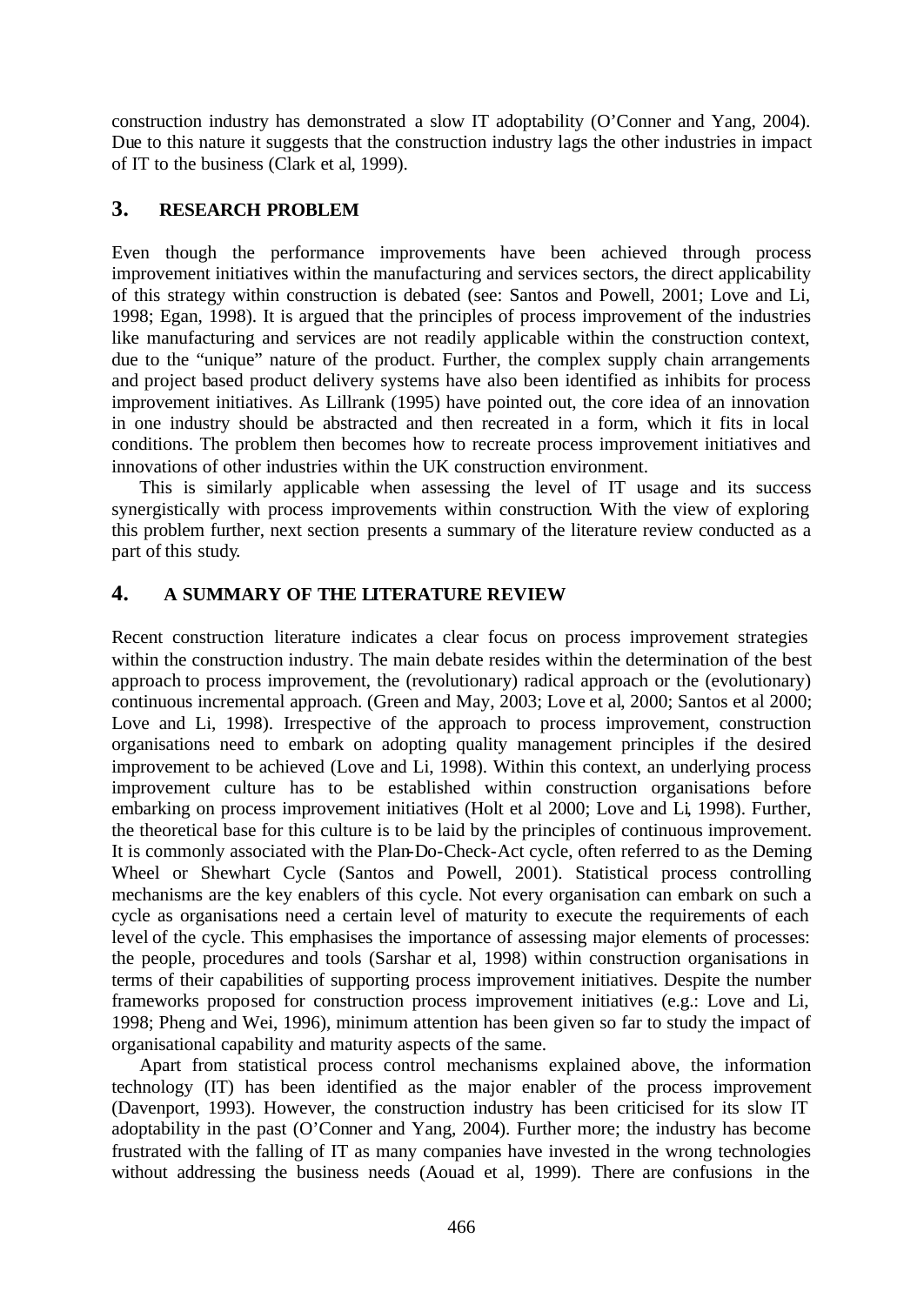construction industry, up to a certain extend, in the applications of process improvements and use of IT. It is important to have matured processes that support IT integration to enhance the maximum benefits from IT capabilities, and at the same time, new IT capabilities lay solid foundations for successful process improvements Hinks et al (1998). The ultimate solution to this dilemma may reside within a synchronised process improvement and IT adoptability strategy (Hinks et al, 1998). Despite the number of researches carried out to investigate the relationship between the processes and IT in construction (Kagioglou et al, 1999; Aouad et al., 1997; Brandon and Betts, 1995) only few dedicated studies have addressed the issue above mentioned.

As highlighted above, the construc tion industry has had few recognised methodologies or frameworks on which to base a process improvement initiative (Sarshar et al., 2000), emphasising the importance of establishing a structured, common approach to construction process assessment and improvement based on the process capabilities of the organisation. One such approach which has proven its success within the software industry, where the same project based product delivery mechanisms are visible as same as in construction, is "The Software Capability Maturity Model (CMM)". CMM is based on a five levelled structure. Within this, organisations are ranked from level 1 to level 5 based on their maturity, level 1 being least matured and level 5 being most matured. In order to achieve a specific maturity level, organisations must satisfy all the key processes defined within the immediate below maturity level. The organisations are tested against "key enablers" to determine weather they have satisfied each key process. Through this framework, organisations are guided to adopt stepwise process improvements. Sarshar et al (1998) have attempted to apply the principles of this model within the construction industry within the "Structured Process Improvement in Construction Enterprises (SPICE)" research. This research was carried out in stages, and the dynamics up to the level 3 of the CMM were explored and customised to the UK construction industry. While lower maturity levels of CMM establish the required capability and the background of the organisation, the higher maturity levels are responsible for dramatic and sustainable process improvements. But within the SPICE, the dynamics of higher maturity levels were not explored thoroughly, leaving its full potential unexplored.

Addressing the process-IT dilemma as mentioned above, Hinks et al (1998) have proposed a synchronisation between processes and IT through a co-maturation framework. This framework visualises the impact of various categories of technologies on processes, through the technology interface, while establishing that each technology has to become an established used technology to enhance the maximum potential of processes (Hinks et al, 1998). It further illustrates how communication and standard systems technologies contribute to this maturity of IT. Further they explain technology maturation in a stepwise structure taking CMM as the underlying concept:

- 1. Emerging
- 2. Initial Ad-hoc use of technology (3D, VR)
- 3. Applied Applied technology (CAD, Project planning, etc)
- 4. Integrated Standard, consistent technology
- 5. Managed Reliable technology
- 6. Matured Continuously improving technology

Hinks et al (1998) have also tried to synchronise the process maturity and technology maturity, while defining technology push and process pull scenarios within the model. This creates a synergetic influence to the SPICE framework, as both the frameworks share a common platform. Further, the technology management has been discussed as a key process area within CMM higher maturity levels, where SPICE has not explored the impact within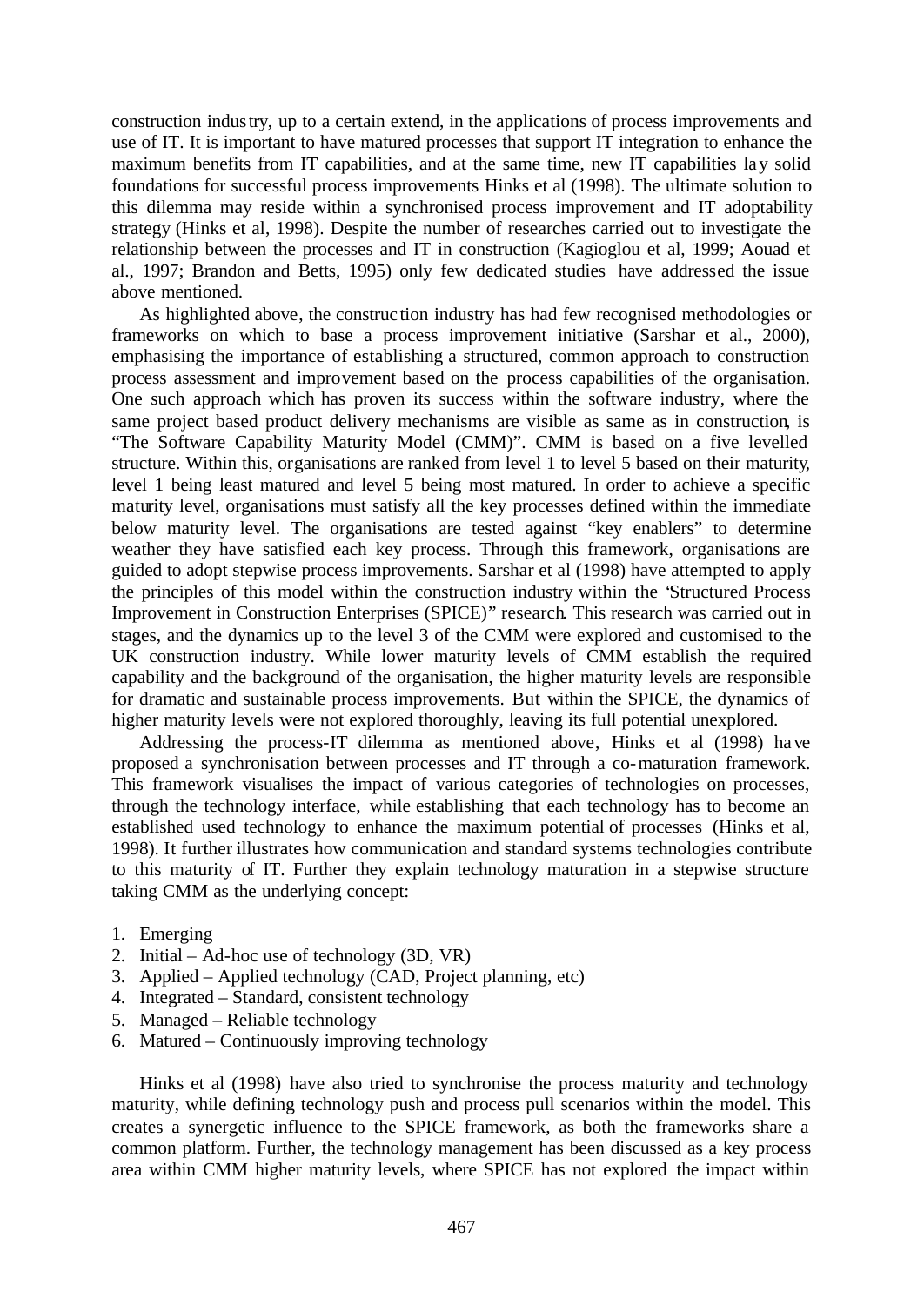the construction context yet. This highlights a need to explore the possibility dynamics of process – IT co-maturation phenomenon within SPICE higher maturity levels in particular. It is therefore visible that there is a clear requirement to study the construction process improvement within people, procedures and tools integrated environment. Further it has been already established that there is a need for a structured process improvement strategy within a construction environment and identified the Capability Maturity Model as a successful model tested within the software industry. The SPICE framework has been identified as an attempt to map the success of the CMM to the construction industry, but with visible gaps that need to be addressed to be successfully deployed as a full potential construction process improvement strategy. Further, the importance of maintaining the harmony between the information technological capabilities and the organisational processes has been identified as a key success factor for construction process improvements. With this it is the intention of the author to narrow down the original problem of "how to improve the performance of the UK construction industry" to more specific research aims as highlighted within the next section.

# **5. AIMS AND OBJECTIVES**

As derived from the research problem and the literature synthesis above, the broader aim of this research is to understand the dynamics of higher maturity level characteristics (level 4 and level 5) of the Capability Maturity Model (CMM) as a mechanism for achieving process improvements within UK construction environments. In doing so, it is also intended to understand the interaction between higher maturity level dynamics and the use of IT tools as an enabler.

From the above synthesis it is visible that the SPICE framework (Sarshar et al, 2000) and the Process-IT co-maturation model (Hinks et al, 1998) have addressed the periphery of broader aim of this research independently, within a generic framework. Due to this na ture, from the execution point of view, the author suggests that the enhancements and integration of the SPICE model and the Process-IT co-maturation model in combination provide a mechanism to achieve the broader aims specified above. Research as summarised in this paper tries to evaluate these models further in order to achieve the following objectives:

- 1. To evaluate the theoretical stand of the SPICE framework within the construction process improvement research paradigm and to understand its current research status within the UK construction industry.
- 2. To interpret the characteristics and concepts of higher maturity levels of the software capability maturity model within UK construction environments.
- 3. To develop a conceptual model to identify the dynamics of level 4 and level 5 of the SPICE framework.
- 4. To identify potential IT tools that can be used synergistically within the conceptual model above mentioned, for the effective achievements of higher SPICE maturity levels.
- 5. To evaluate the current usage of the above mentioned IT tools within the UK construction organisations while identifying the possible process maturity – IT maturity gaps, and to determine its effect towards the achievement of the higher maturity levels of the SPICE framework
- 6. To build a process  $IT Co$  maturation framework, using the outcomes of the above objectives, to assist the achievement of higher SPICE maturity levels.

The following model illustrates the concept of the research.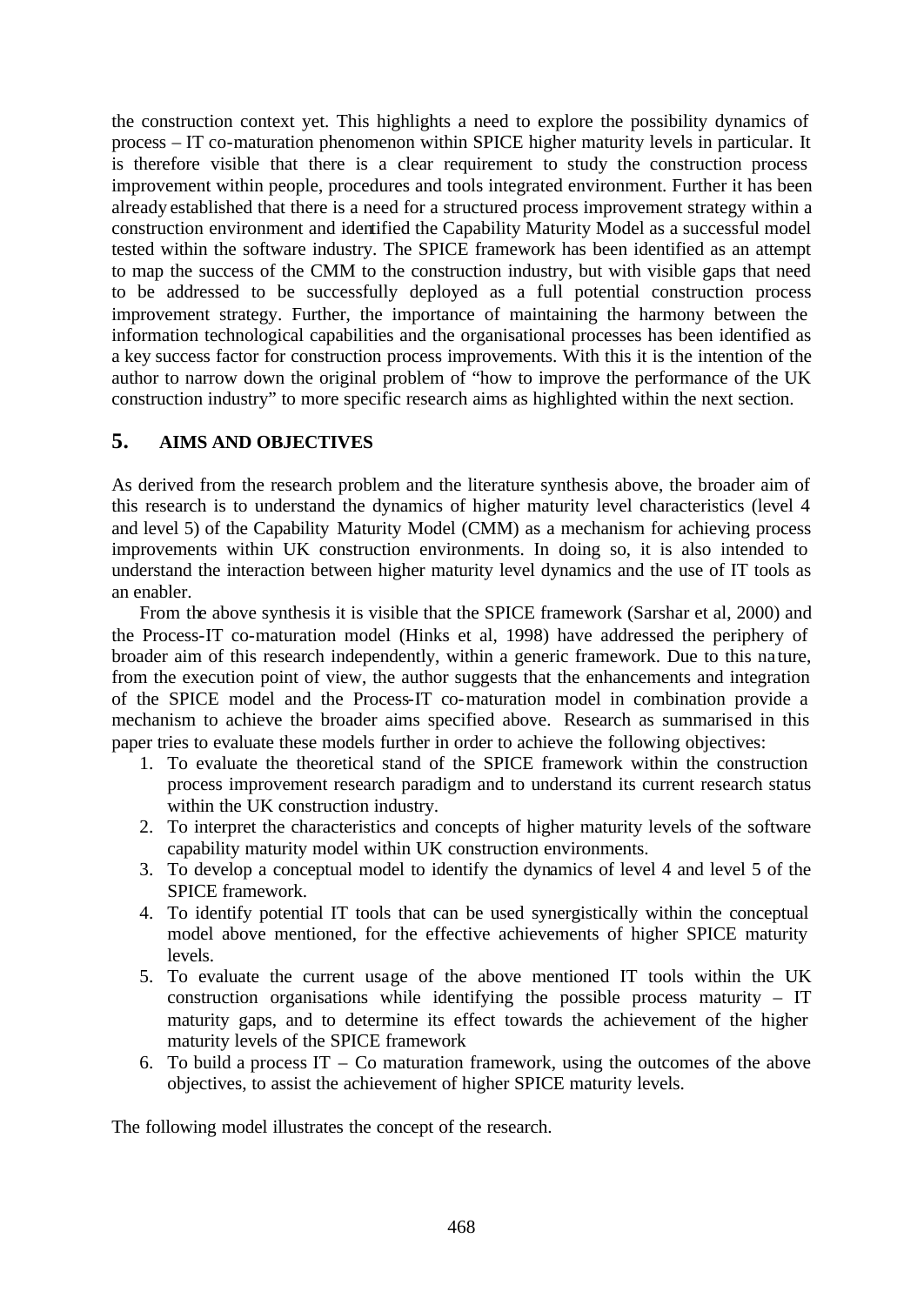

*Figure 1 - The Conceptual Research Model*

# **6. RESEARCH QUESTIONS**

Based on the arguments put forward in section 3.4 of the paper, attempts will be taken to find answers for the following research questions, particularly to achieve the objectives listed in section 5:

- 1. What is the impact made by the current SPICE framework within the UK construction organisation?
- 2. How the characteristics of CMM higher maturity level dynamics can be characterised within UK construction organisations to enhance the existing SPICE framework?
- 3. What are the potential IT tools that can be used as an enabler to initiate the extension of the SPICE framework?
- 4. How the potential IT tools can be used synergistically to enable the effective achievement of SPICE higher maturity levels?

# **7. METHODOLOGY**

This study follows the nested approach to determine the appropriate methodology to achieve the aims of the study (Kagioglou et al, 1998). Within this model the research techniques are guided and energised by the research approaches, and the research approaches are guided and energised by the research philosophy (Kagioglou et al, 1998). Each element of this model is discussed in subsequent sections.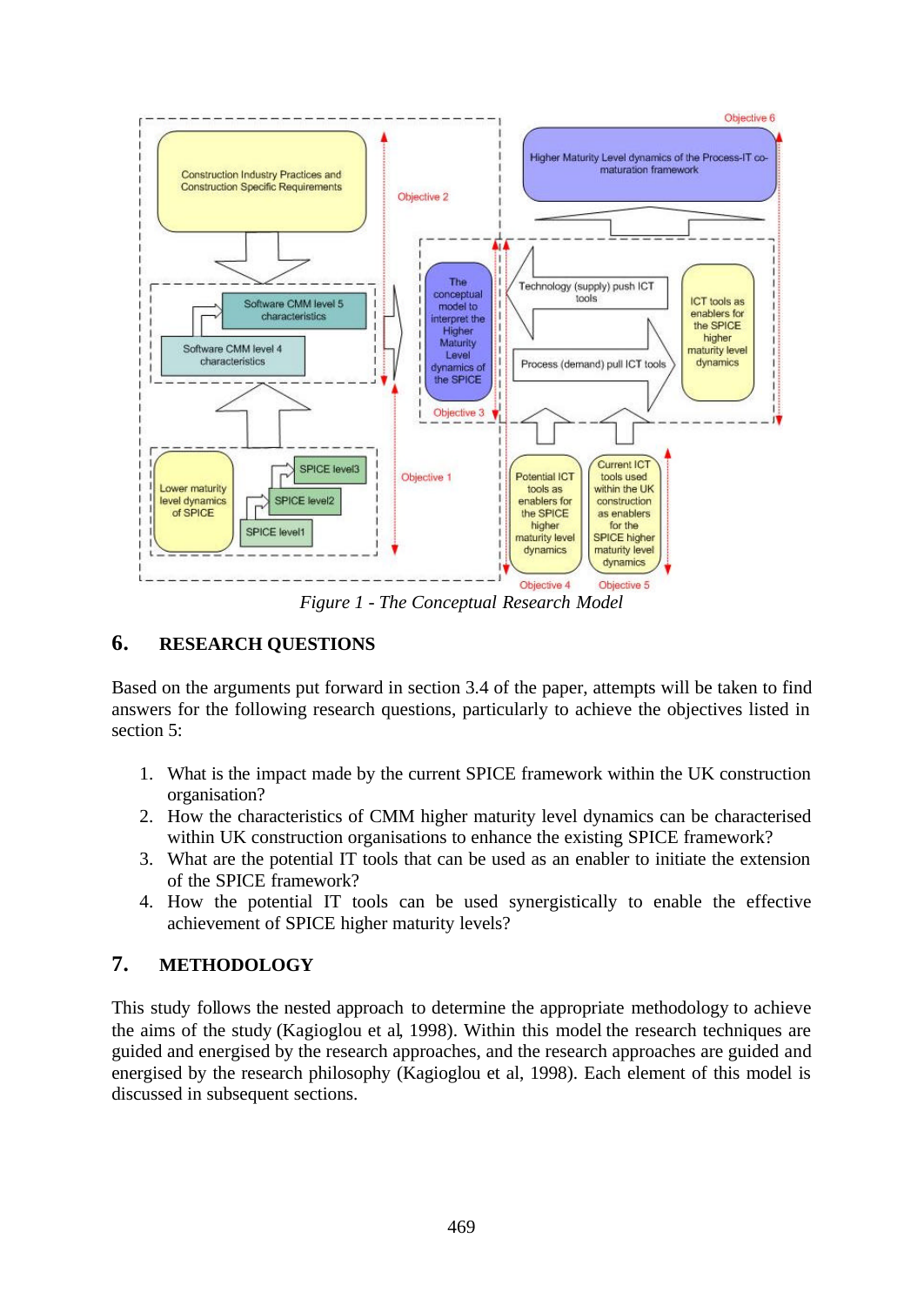#### **7.1 Research Philosophies**

According to the Easterby-Smith et al (2002), there are at least three reasons that emphasise the importance of understanding philosophical issues when conducting a research. Firstly, it helps to clarify the research design. Secondly, it helps the researcher to identify which research designs will work and which research designs will not work under different circumstances. Finally, it helps the researcher to identify and create research designs which may be outside his past experience. Easterby-Smith et al (2002) highlight two contrasting ends of the philosophical traditions continuum, about how social research should be conducted; the positivism and the constructionism (interpretivism). The positivists argue that the world exists externally and its properties should be measured through objective methods. The constructivists argue that the reality is not objective and exterior but is socially constructed and given meaning by people (Easterby-Smith et al, 2002). The difference between these two traditions is mainly based on their ontological, epistemological and axiological assumptions that the researcher need to be explicit about (Sexton, 2003). The positivism attached to the ontological assumption of reality being external and objective. This view is known as the traditional realism Easterby-Smith et al (2002). Further it carries an epistemological assumption of knowledge is only significant, if it is based on observations of this external reality Easterby-Smith et al (2002)Moreover, it is based on the axiological view that research is value free and unbiased. The constructivism is ontologically based on the view that the world is socially constructed and subjective. This represents the opposite end of the ontological spectrum, the idealism (Gummesson, 1991). Epistemologically it takes the view that the knowledge is subjective. Further, it carries the axiological view of research is value laden and biased. Easterby-Smith et al (2002) have presented a comparison between the positivism and social constructionism as presented within the table 1:

| <b>Item</b>            | <b>Positivism</b>          | <b>Social Constructionism</b>  |
|------------------------|----------------------------|--------------------------------|
| The observer           | Must be independent        | Is part of what is being       |
|                        |                            | observed                       |
| Human interests        | Should be irrelevant       | Are the main drivers of the    |
|                        |                            | science                        |
| Explanations           | Must demonstrate causality | Aim to increase general        |
|                        |                            | understanding of the situation |
| Research progress      | Hypothesis and deductions  | Gathering rich data from       |
| through                |                            | which ideas are induced        |
| Concepts               | Need to be operationalised | Should incorporate             |
|                        | so that they can be        | stakeholder perspectives       |
|                        | measured                   |                                |
| Units of analysis      | Should be reduced to       | May include the complexity of  |
|                        | simplest terms             | "whole" situations             |
| Generalisation through | Statistical probability    | Theoretical abstraction        |
| Sampling requires      | Large numbers selected     | Small numbers of cases         |
|                        | randomly                   | chosen for specific reasons    |

Table 1-Contrasting implications of positivism and social constructionism - Easterby-Smith et al (2002)

The discussion above provide a basis to judge the philosophical base of the study in question. As set out by the aims and objectives, this research is largely a theory building attempt rather than a theory testing attempt. It involves the study of complex interactions between people, technological influences and construction processes in real-life settings.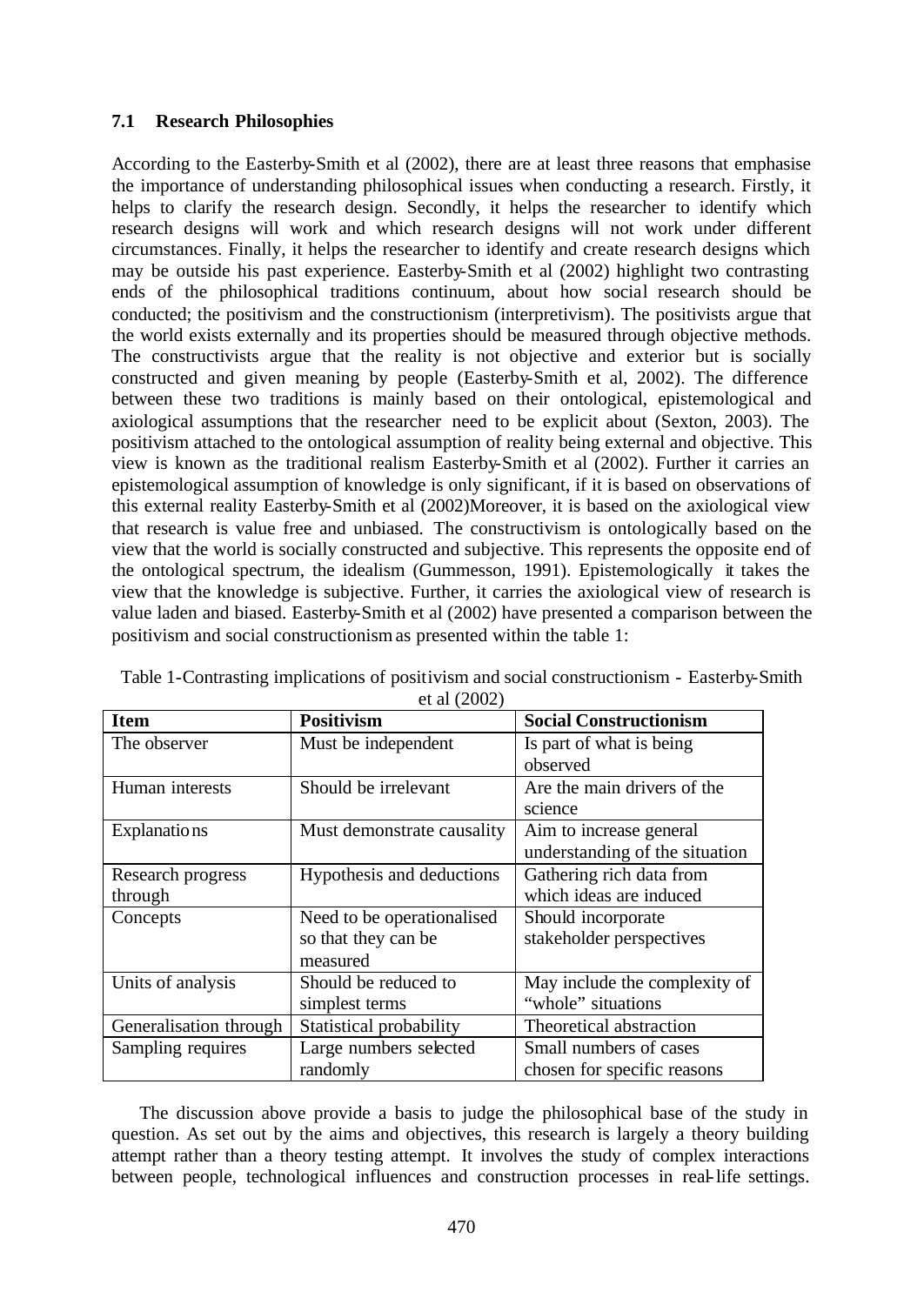Moreover, this study is largely context specific, demanding to focus on in-depth studies on small samples within uncontrolled environments. Objectives such as the development of the higher maturity level conceptual model and the development of the process – IT co-maturity framework demands the study to be of more exploratory nature. This nature of the study is undoubtedly contributing to establish its research philosophical base within the epistemological territory of the social constructionism (interpretivism), ontological stand of idealism and axiological view of being value laden and biased. This philosophical standing of the research influences the selection of appropriate research approach as described within the next section.

#### **7.2 The Research Approach**

Research approaches are about organising research activity, including the collection of data in ways that are most likely to achieve the research aims (Easterby-Smith et al, 2002). Bell (1993) suggests five major research approaches. Those are Action research, Ethnographic research, Surveys, Case studies and Experiments. Sexton (2003) discussed some these approaches as a continuum based on the ontological and epistemological stands of the study (figure 2):



*Figure 2 - Research approaches continuum (Adopted from: Sexton, 2003)*

By examining this continuum, it is visible that experiments and surveys can be placed close to the positivism end of the epistemological stand and the realism end of the ontological stand, and the case studies, action research and ethnography occupies the interpretivism territory of the epistemological stand and idealism end of the ontological stand. Since the research in question resides mainly within the philosophical territory characterised by the interpretivism and idealism, the main research approach is a choice from ethnography, action research or case study research. Ethnography approach is better suited to understand the reasons for the behaviour of the subject over a prolonged period of time within a natural setting (Burns, 2000). In action research the researcher tries to solve the problem by being a part within the problem environment with a goal to change the status quo of the situation by changing the attitudes or the behaviour of the participants. Yin (2003) defines a case study as "an empirical inquiry that investigates a contemporary phenomenon within its real life context, especially when the boundaries between phenomenon and context are not clearly evident. Further Yin (2003) proposes three conditions when selecting the appropria te research approach: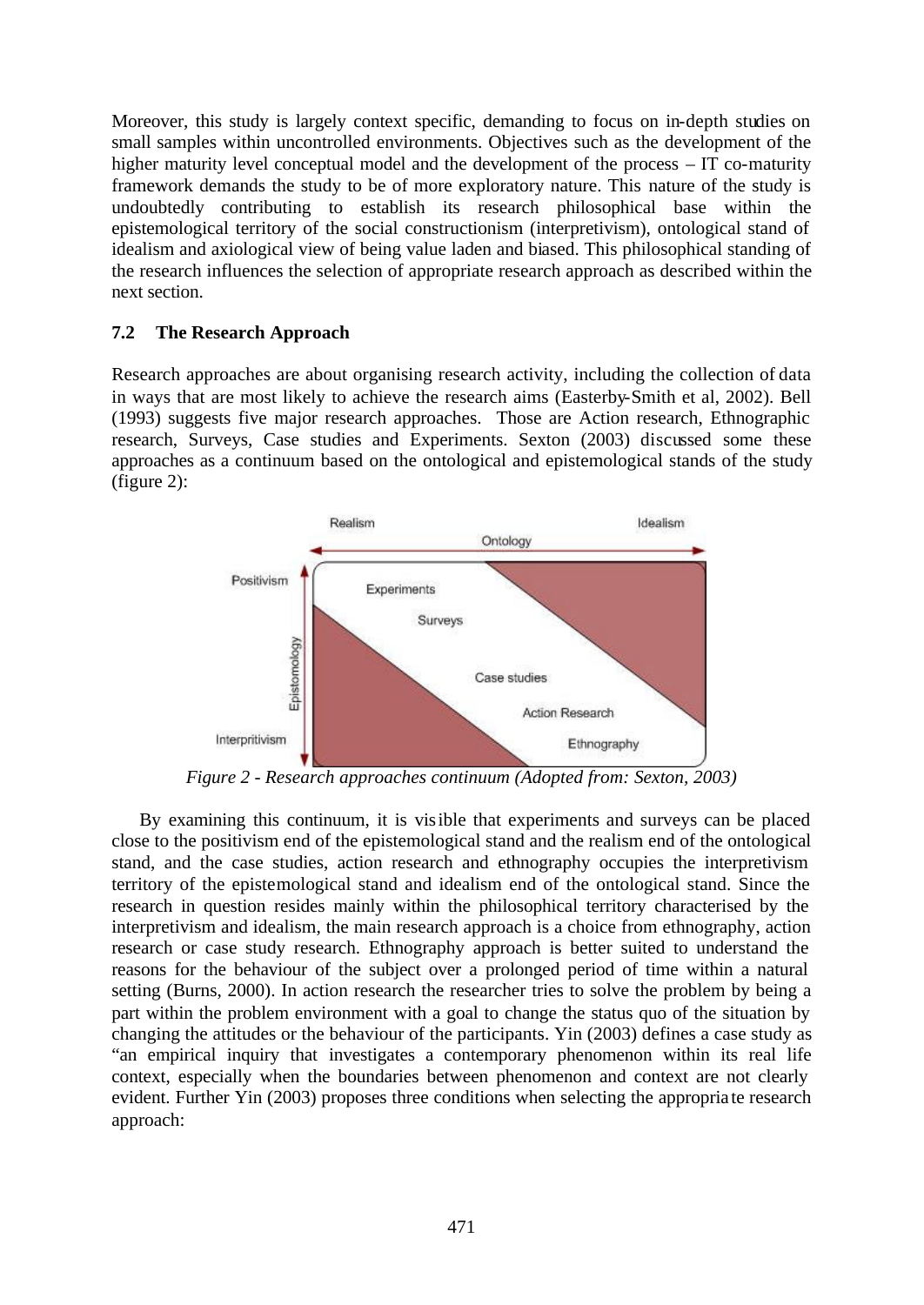- 1. the type of research question posed
- 2. the necessity of intervention to control variables
- 3. the focus on contemporary events

The study in question is built around "how" and "what" questions related to processes within organisations and does indent to study complex interactions between people, technological influences and construction processes within a sociological level but does not intend to observe behavioural patterns or the psychology of the participants where ethnographic approach would have been beneficial. Further, it concentrates on contemporary events, but does not demand to control the variables of the environment, and preferred to be conducted within an uncontrolled environment. These values when combined with the definition above, makes the case study approach the most preferred for the study in question. However, to achieve some objectives, it may require to adopt more than one research approach due to the nature of the objective. For an example, when evaluating the current usage of IT tools within the construction industry (the fifth objective), a survey approach would be more appropriate as the expected outcome is of less exploratory nature. In this context, section 8 discusses the application of "case study philosophy" within this research.

# **8. THE CASE STUDY DESIGN**

#### **8.1 Multiple verses Single case studies**

Determining the choice between single verses multiple case studies and holistic verses embedded unit of analysis create the 2X2 matrix for the basic types of case study designs (Yin, 2003). Being either a critical, unique, representative, revelatory or longitudinal case provide the rationale to select the single case method over multiple cases. The study in question does not reflect any of these cases, thus the multiple case designs is preferred for the study in question. Selecting multiple cases further adds the distinct advantages of multiples sources of evidence and replication of findings. Since this intended to follow replication logic, rather than a sampling logic, each case is to be carefully selected, rather than randomly selected.

#### **8.2 The unit of analysis**

The second choice between holistic verses embedded case study designs is based on the selection of the unit of analysis of the study. Apart from the main unit of analysis, identification of the need of subunits within a single case provides the rationale for embedded case studies. The research questions of the study mainly reflect the requirement of a behavioural study at the organisational level, leaving organisation as the main unit of analysis. In addition, the research questions demand the investigation of higher maturity level dynamics and role of IT as an enabler within higher maturity level dynamics as investigatory phenomenon within the organisation. This poses the above two phenomenon to become subunits within the main unit of analysis. This makes the multiple-embedded design as the most appropriate case design for the study in question.

The research design should also establish the external validity of the study. This largely addresses the generalisation issues of the study (Yin, 2003: 37). Being adopting a case study approach, the study in question addresses the generalisation through analytical generalisation, rather than statistical generalisation. Further, being a multiple case study design, this aims at using replication logic, instead of theories as the mode of analytical generalisation. According to the Kagioglou et al (1998)'s nested model, research approach is the immediate influential factor for the selection of proper research techniques.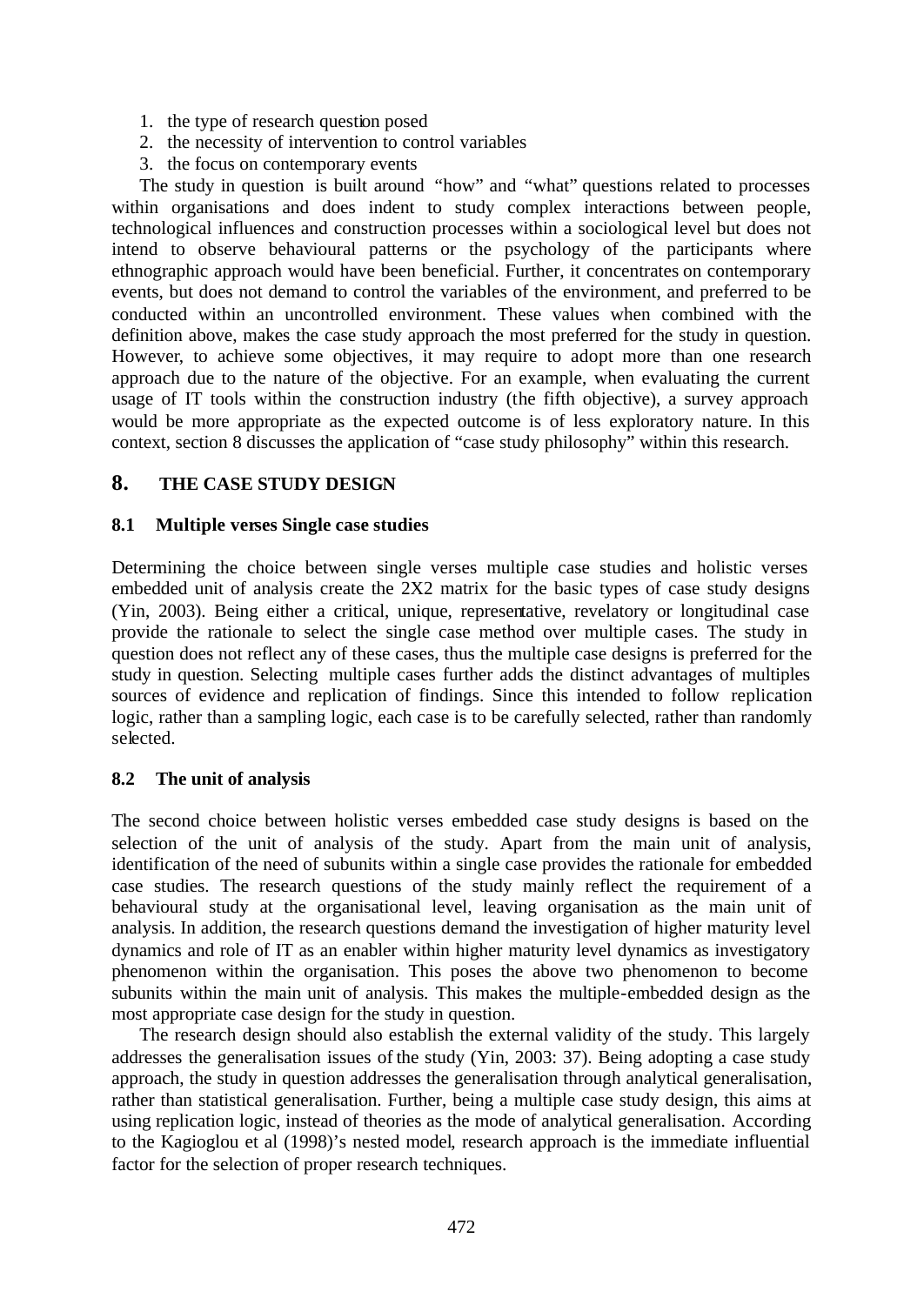## **9. RESEARCH TECHNIQUES**

Since the major research approach of this study is case studies, the research techniques are discussed largely within the remit of case study research approach. Research techniques can be described under two major phases of the study; the data collection techniques and data analysis techniques.

### **9.1 Data collection techniques**

Yin (2003: 97) describes three principles for data collection. The first principle emphasises the importance of multiple source of evidence in case study research. Further he has identified six sources of data collection under case study approaches. Those are: documents, archival records, interviews, direct observation, participant observation and physical artefacts. The rationale for using the multiple sources of evidence has been described as the Triangulation (Yin, 2003). Specifically data triangulation leads to eliminate problems related to construct validity which is an important aspect when determining the quality of case study research. Apart from the emphasis on use of multiple evidence sources and data triangulation, Yin (2003) further highlights that, the benefits from the above six sources of evidence can be maximised, if the researcher adhere to another two principles. Those are; to cerate a case study database and maintain a chain of evidence. The main purpose of the case study database as Yin (2003) has identified, is that, it provides a critical reader with opportunity to go back to the raw data as and when required. The chain of evidence makes the case study more reliable where the case study reviewer is allowed to follow the derivation of the evidence from the research question formation to the case study conclusions.

Within the research in concern, interviews and the documents will be taken as the major sources to create the data triangulation for the first, second and third objectives (see section 5). Since the second research question demand specific, in detail information about processes of the case study organisation, documents like organisational process maps, process descriptions and process manuals will provide valuable information. When achieving the first objective of the study, past research archival records like case study database and questionnaires will become a main data source, as it specifically looks at the current status of the SPICE framework. Further, interviews with strategic and operational decision makers (especially top level and operational level managers) will be another channel of data, which will enable the data triangulation to take place. Apart from these data collection techniques, questionnaires and interviews will have to be used, specifically to evaluate the current usage of IT tools within the industry as a part of achieving the fifth objective of the study. There will be further steps taken to maintain case study databases and a chain of evidence of case studies related to this study.

#### **9.2 Data analysis techniques**

The next most important factor to be considered under the research techniques is the data analysis techniques. The analysis of case study evidence is one of the least developed and most difficult aspects of doing case studies (Yin, 2003). Mills and Huberman (1994) have summarised some analytical manipulation methodologies:

- 1. Putting information into different arrays
- 2. Making a matrix of categories
- 3. Creating data displays
- 4. Tabulating the frequency of different events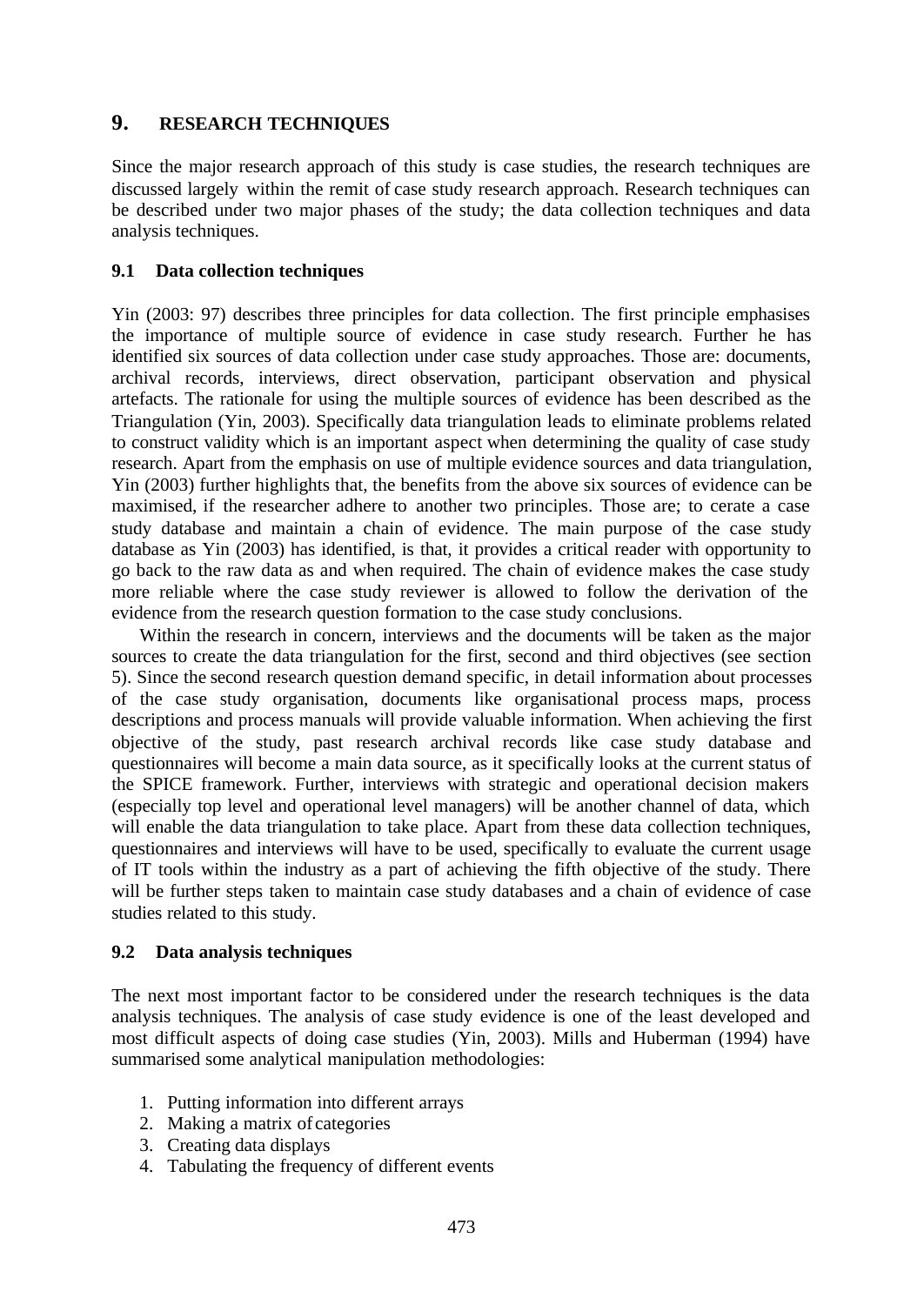Even though these manipulation methodologies are available in terms of case study data analysis, establishing a data analysis strategy before collecting the data will be useful. Yin (2003) describes three such strategies. The first and most preferred strategy is relying on the theoretical propositions, where the original research questions were based on. The second strategy is thinking bout the rival explanations. And the third and least preferred strategy is to develop a case description. Further, Yin (2003) explains few data analysis techniques to be used within the above described strategies. Those are; pattern matching, explanation building and logic models. Pattern matching basically compares empirically based pattern with the predicted one (Yin, 2003). This strengthens the internal validly. The goal of explanation building is to analyse the case study data by building an explanation about the case. This procedure is mainly relevant to explanatory case studies rather than exploratory case studies (Yin, 2003). Within Logic model stipulates a complex chain of events over time. This matches empirically observed events to theoretically predicted events. The sequential nature of the stages distinguishes this approach from pattern matching. Under the given circumstances, this research adopts the pattern matching as the primary mode of data analysis for within case study analysis while considering explanation building for cross – case analysis to strengthen the external validity through replication logic (literal and theoretical).

## **10. CONCLUSION**

Following a structured framework, the study discussed within this paper has managed to establish its methodology with appropriate justification. It has established its philosophical stand by justifiably selecting the ontological, epistemological and axiological stands. By establishing its stand within the social constructionism and idealism territories, it could justify the selection of case studies as the appropriate research approach. These stands then provided the foundation to establish its research techniques transparently.

#### **11. REFERENCES AND BIBLIOGRAPHY**

- Amaratunga, D. Sarshar, M. Baldry, D. (2002) Process Improvement in Facilities Management: The SPICE Approach. *Business Process Management Journal*, 4(8), pp 318-337.
- Aouad, G. Alshawi, M. and Bee, S. (1997) Priority Topics for Construction IT Research*. The International Journal of Construction IT*,4(2), pp.45-66.
- Aouad, G. Kagioglou, M. Cooper, R. Hinks, J. and Sexton, M. (1999) Technology Management of IT in Construction: A Driver or Enabler? *Logistics Information Management, 1*2(1-2), pp. 130-137.

Bell, J. (1993) Doing Your Research Project. 2nd, Buckingham: Open University press. Bessant, J. and Francis, D.,(1999) Developing Strategic Continuous Improvement Capability. *International Journal of Operations and Production Management*,19(11), pp.1106-1119.

Brandon, P. and Betts, M. (1995), *Integrated Construction Information*. London: E&FN Spon.

Bryman, A. (1989) *Research Methods and Organisation Studies*. London: Unwin Hyman.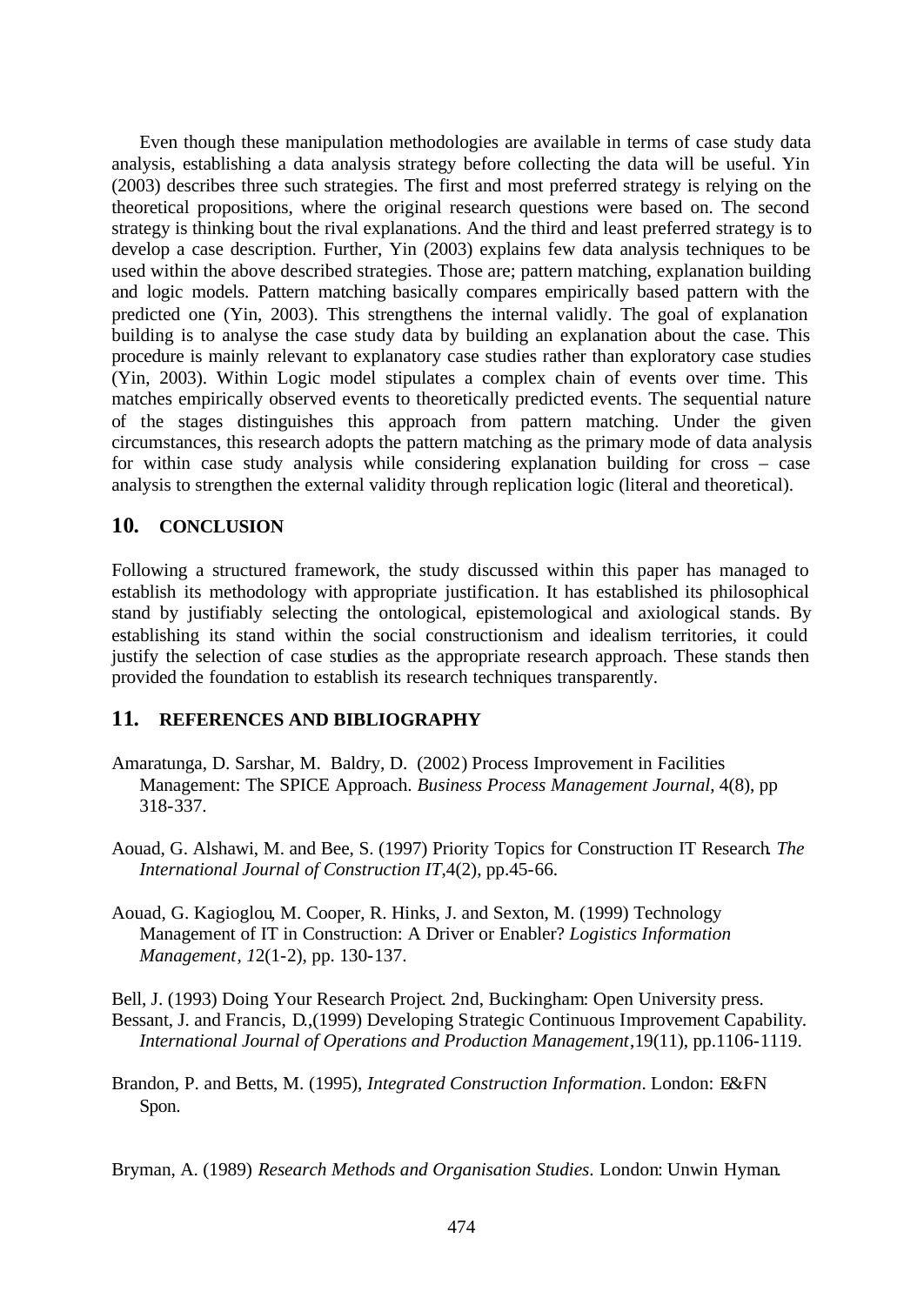- Burns, R. (2000) *Research Introduction to Research Methods*. London: Sage Publications Ltd.
- Cao, G. Clarke, S. and Lehaney, B. (2001) A Critique of BPR from a Holistic Perspective. *Business Process Management Journal*, 7(4), pp. 332-339.
- Clark, A. Atkin, B. Betts, M. Smith, D.(1999) Benchmarking the Use of IT to Support Supplier Management in Construction. *IT con*,4, pp 1- 16.
- Davenport, T. (1993) *Process Innovation, Reengineering Work through Information Technology*. Boston: Harvard Business School Press.
- Davenport, T. and Short, J. (1990) The New Industrial Engineering: Information Technology and Business Process Redesign. *Sloan Management Review*, 31(4), pp. 11-27.
- Deakins, E. Makgrill, H. (1997) What Killed BPR? Some Evident from the Literature. *Business Process Management Journal*,3(1), pp 81-107.
- Easterby-Smith, M. Thorpe, R. and Lowe, A. (2002) *Management Research: An Introduction*. London: Sage publications.
- Egan, J. (1998) Rethinking Construction, Department of Environment*. Transport and the Regions*
- Fairclough, J. (2002) *Re thinking construction innovation and research: A review of Government R&D policies and practices*. DTLR
- Fellows, R. Liu, A. (1997) *Research Methods for Construction.* Oxford: Backwell Science.
- Green, D. and May, C. (2003) Re-engineering Construction: Going Against Grain. *Building research and information*, 31(2), pp. 97-106.
- Guangming, C. Clarke, S. and Lehaney, B. (2001) A Critique of BPR from a Holistic Perspective. *Business Process Management Journal*, 7(4), pp. 332-339.
- Gummesson, E. (1991) *Qualitative Methods in Management Research*. London: Sage publications.
- Hagel, J. (1993) Keeping CPR on Track, *The McKinsey Quarterly*,4, pp. 59-72.
- Hammer, M. and Champy, J. (1993) *Re-engineering the Corporation: a Manifesto for Business Revolution*. London: Brealey Publishing.
- Hammer, M. (1990) Reengineering Work: Don't Automate, Obliterate. *Harvard Business Review*, July/August, pp. 104-12.

Harrington, H. (1991) Improving Business Processes. *TQM Magazine*, February, pp. 39-44. Healy, M. and Perry, C. (2000) Validity and Reliability of Qualitative Research Within the Realism Paradigm. *Qualitative Research Journal: An International Journal,* 3(3), pp.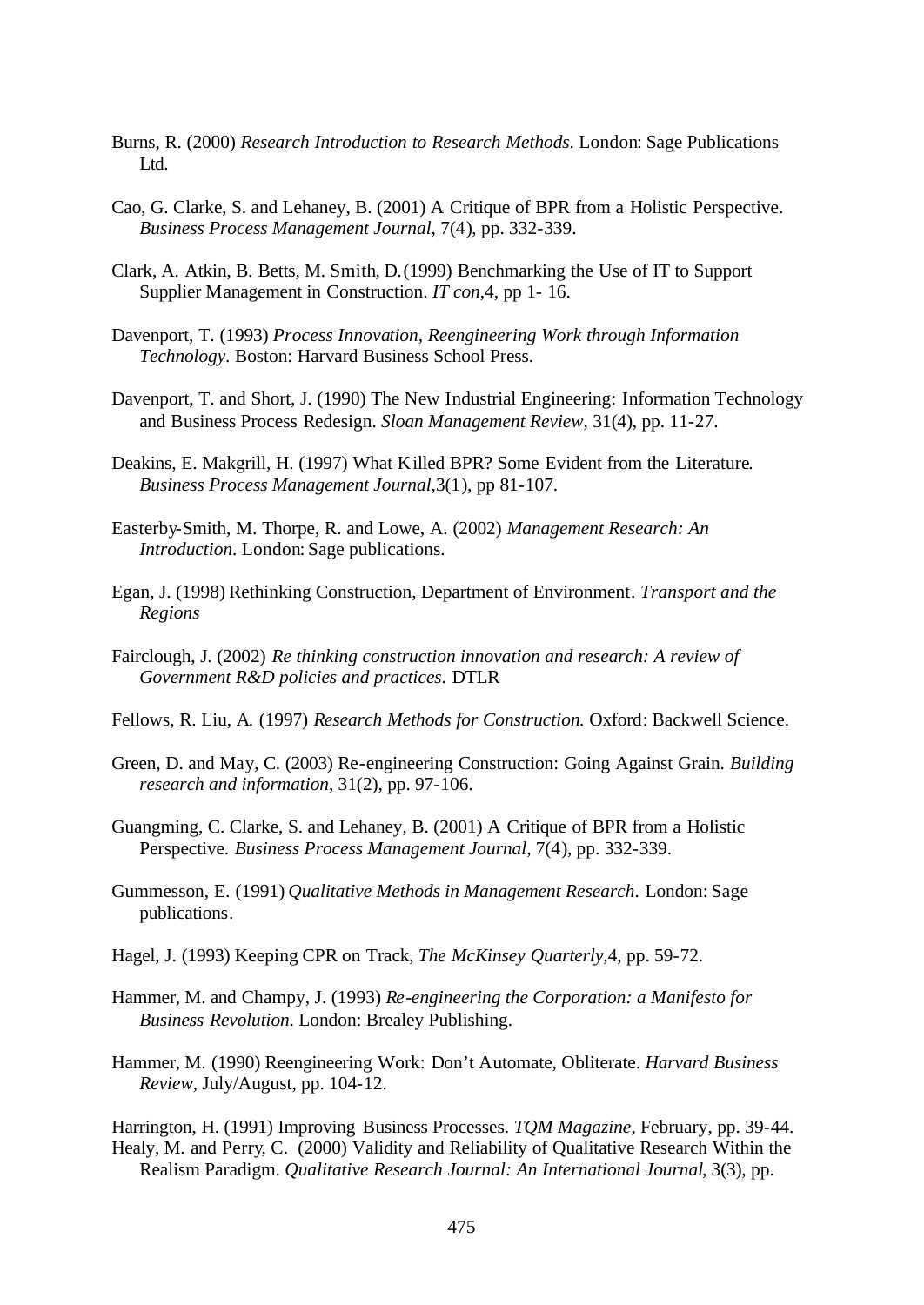118-126.

- Hinks, J. Aouad, G. Cooper, R. Sheath, D. ,Kagioglou, M. and Sexton, M. (1998) IT and The Design and Construction Process: A Conceptual Model of Co-Maturation. *The International Journal of Construction IT*, 5(1), pp.1-25.
- Holt, D. Love, D. and Nesan, F. (2000) Employee Empowerment in Construction: An Implementation Model for Process Improvement. *Team performance Management: An International Journal*, 6 (3/4), pp. 47-51.
- Humphrey, W. (1989) *Managing the Software Process*. New York: Addison-Weslley publishing company Inc.
- Juran, J. (1991) Strategies for World-Class Quality. *Quality Progress*, March, pp. 81-5.
- Kagioglou, M. Aouad, G. Cooper, R. and Hinks, J. (1999a) The Process Protocol: Process and IT modelling for the UK Construction Industry. IN: Amor R. (ed.) *Product and Process Modelling in the Building Industry* ,Proc. ECPPM'98, Building Research Establishment, Watford, 19-21 Oct., Clowes Group, Beccles, Suffolk, UK, pp. 267-276.
- Kagioglou, M. Cooper, R. and Aouad, G. (1999b) Re-Engineering the UK Construction Industry: The process protocol. IN: *The Proceedings of Conference on Construction Process Re-engineering*, University of South Wales, Sydney, Australia, pp. 317–327.
- Kagioglou, M. Cooper, R. Aouad, G. Hinks, J. Sexton, M. and Sheath, D. (1998) *Generic Design and Construction Process Protocol: final report*, The University of Salford.
- Koskela, L. Ballard, G. and Howell, G. (2003) *Achieving Change in Construction*. Virginia: International Group of Lean Construction.
- Latham, M. (1994), *Constructing the Team*, HMSO.
- Lillrank, P. (1995), The Transfer of Management Innovations from Japan. *Organisation Studies*, 16(6), pp. 971-89.
- Love, D. and Li, H. (1998) From BPR to CPR Conceptualising Re-Engineering in Construction. *Business Process Management Journal*, 4(4), pp. 291-305.
- Love, D. Li, I. Irani, Z. and Li, H. (2000) Total Quality Management and the Learning Organisation: A Dialogue for Change in Construction. *Construction Management and Economics*, 18, pp. 321-331.
- Miles, M. and Huberman, A. (1994) *Qualitative Data Analysis: An Expanded Source Book*. CA: Thousand oaks.
- O'Conner, T. and Yang, L.(2004) Project Performance verses Use of Technologies at Project and Phase Levels. *Journal of Construction Engineering and Management*, 130(3), pp. 322-329.
- Paulk, C. Weber, C. Garcia, S. Chrissis, B. and Bush, M. (1995) *The Capability Maturity Model: Guidelines for Improving the Software Process*. Pittsburgh: Addision-Wesley.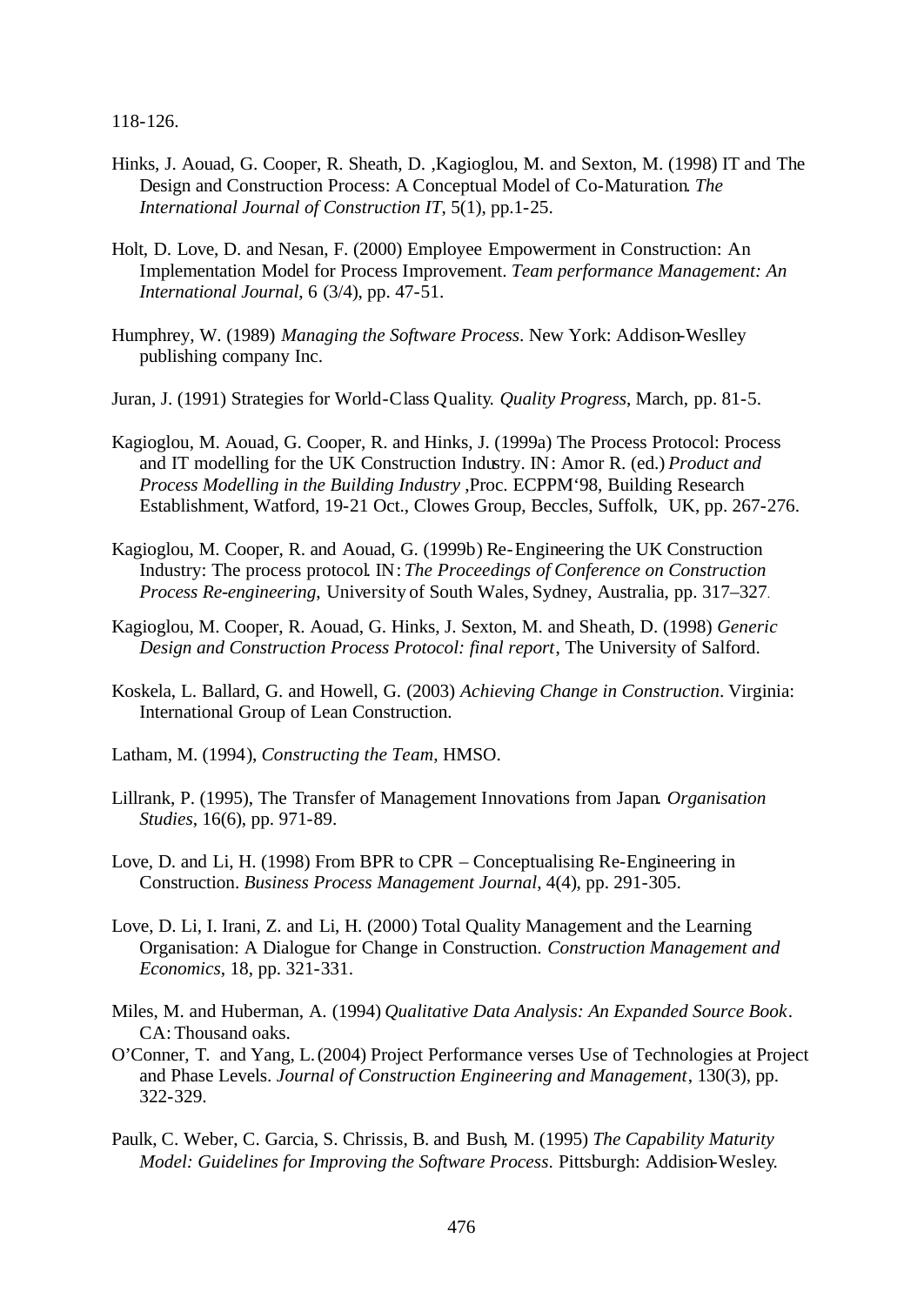- Pheng, L. and Ke-Wei, P. (1996), A Framework for Implementing TQM in Construction. *The TQM Magazine,*8(5), pp. 39-46.
- Robson, C. (2002), *Real World Research: A Resource for Social Scientists and Practitioner Researchers*. 2 nd ed. Oxford: Blackwells.
- Samuelsson, P. (2003) Improvement Processes in Construction Companies IN: Atkin, B. Borgbrant, J. and Josephson, P. (eds.) *Construction Process Improvement*, Oxford: Blackwell Science ltd, pp. 225-238.
- Santos, A. and Powell, J. (2001) Assessing the Level of Teamwork in Brazilian and English Construction Sites. *Leadership and Organization Development Journal*, 22(4), pp. 166- 174.
- Santos, A. Powell, J. and Formoso, C. (2000) Setting Stretch Targets for Driving Continuous Improvement in Construction: Analysis of Brazilian and UK practices. *Work Study*, 49(2), pp.50-58.
- Sarshar, M. Haigh, R. Finnemore, M. Aouad, G. Barrett, P. Baldry, D. and Sexton, M. (2000a) SPICE: A Business Process Diagnostics Tool for Construction Projects. *Engineering Construction & Architectural Management*, 7(3), pp. 241-250.
- Sarshar, M. Hutchinson, A. Aouad, G. Barrett, P. Minnikin, J. and Shelley, C. (1998) Standardised Process Improvement for Construction Enterprises (SPICE). IN: *Proceedings of 2nd European Conference on Product and Process Modelling*, Watford.
- Sexton, M. (2003) A Supple Approach to Exposing and Challenging Assumptions and Path Dependencies in Research. *Keynote speech of the 3rd International Postgraduate Research Conference*, Lisbon, April, 2003.
- Silverman, D. (1997) *Qualitative Research Theory, Method and Practice*. 2nd, London: Sage Publications Ltd.
- Stake R. (2000), Case Studies. In: Denzin, K. and Linkoln, S. ed. *Hand book of Qualitative Research*, 2nd, London: Sage Publications Ltd, pp. 435-455.
- Strauss, A. and Corbin, J. (1998) *Basics of Qualitative Research.* 2nd, London: Sage Publications Ltd.
- Werner, K. (1994) Act and Think to Create the Learning Organization of the 1990s. *European Management Journal*, 12(3), pp. 265-269.
- Yin, R. K (2003), Case Study Research: Design and Methods. 3<sup>rd</sup> ed. London: Sage publications.
- Zairi, M. (1996) *Benchmarking for Best Practice Continuous Learning through Sustainable Innovation.* Oxford: Butterworth Heinemann.